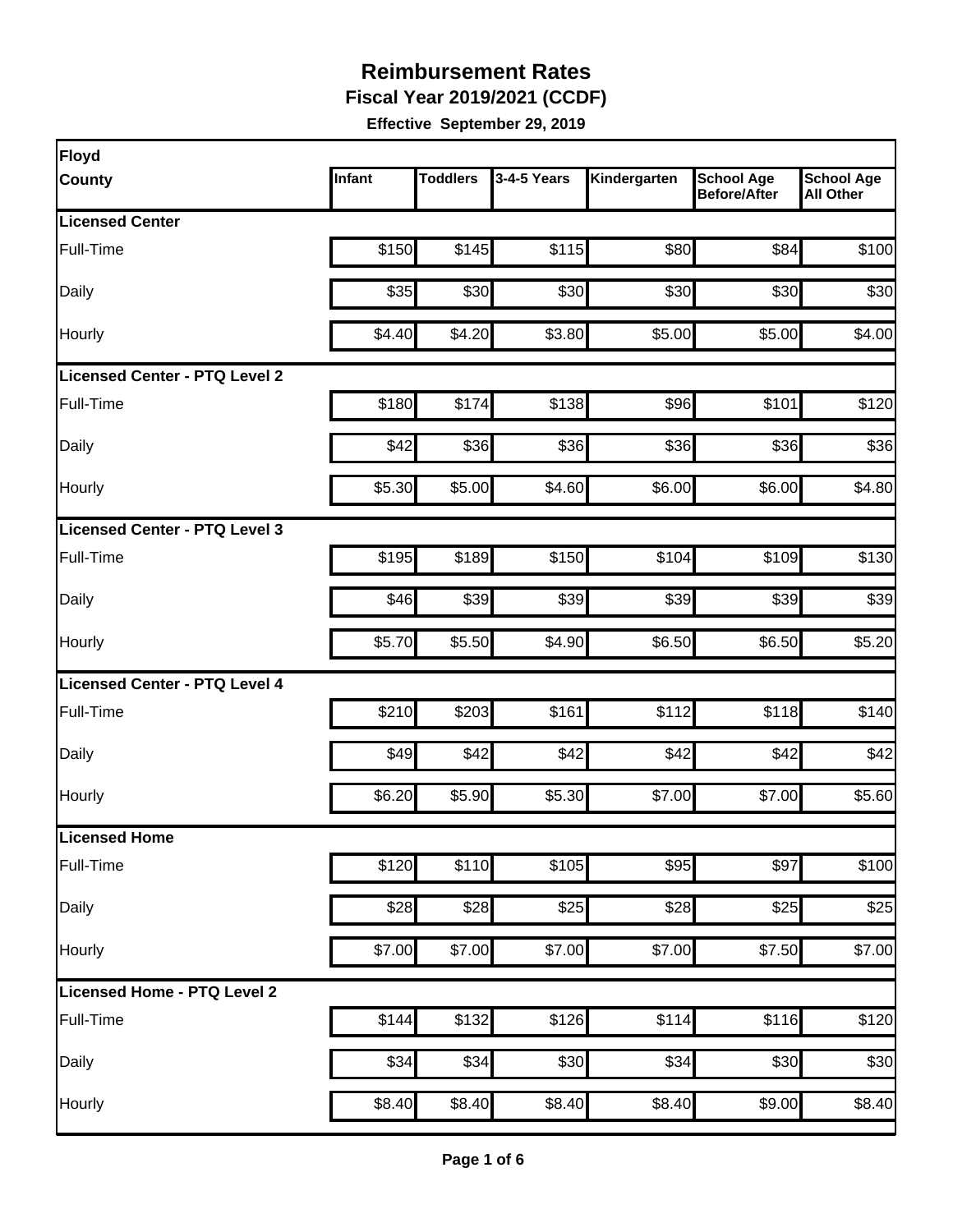**Fiscal Year 2019/2021 (CCDF)** 

| Floyd                                    |        |                 |             |                    |                                          |                                       |
|------------------------------------------|--------|-----------------|-------------|--------------------|------------------------------------------|---------------------------------------|
| <b>County</b>                            | Infant | <b>Toddlers</b> | 3-4-5 Years | Kindergarten       | <b>School Age</b><br><b>Before/After</b> | <b>School Age</b><br><b>All Other</b> |
| <b>Licensed Home - PTQ Level 3</b>       |        |                 |             |                    |                                          |                                       |
| Full-Time                                | \$156  | \$143           | \$137       | \$124              | \$126                                    | \$130                                 |
| Daily                                    | \$36   | \$36            | \$33        | \$36               | \$33                                     | \$33                                  |
| Hourly                                   | \$9.10 | \$9.10          | \$9.10      | \$9.10             | \$9.80                                   | \$9.10                                |
| Licensed Home - PTQ Level 4              |        |                 |             |                    |                                          |                                       |
| Full-Time                                | \$168  | \$154           | \$147       | \$133              | \$136                                    | \$140                                 |
| Daily                                    | \$39   | \$39            | \$35        | \$39               | \$35                                     | \$35                                  |
| Hourly                                   | \$9.80 | \$9.80          | \$9.80      | \$9.80             | \$10.50                                  | \$9.80                                |
| <b>Registered Ministry</b>               |        |                 |             |                    |                                          |                                       |
| Full-Time                                | \$102  | \$85            | \$76        | \$76               | \$49                                     | \$70                                  |
| Daily                                    | \$24   | \$17            | \$17        | \$17               | \$9                                      | \$17                                  |
| Hourly                                   | \$3.10 | \$3.00          | \$2.90      | \$2.90             | \$2.90                                   | \$2.90                                |
| <b>Registered Ministry - PTQ Level 1</b> |        |                 |             |                    |                                          |                                       |
| Full-Time                                | \$126  | \$115           | \$96        | \$78               | \$67                                     | \$85                                  |
| Daily                                    | \$30   | \$24            | \$24        | \$24               | \$20                                     | \$24                                  |
| Hourly                                   | \$3.80 | \$3.60          | \$3.40      | \$4.00             | \$4.00                                   | \$3.50                                |
| <b>Registered Ministry - PTQ Level 2</b> |        |                 |             |                    |                                          |                                       |
| Full-Time                                | \$180  | \$174           | \$138       | \$96               | \$101                                    | \$120                                 |
| Daily                                    | \$42   | \$36            | \$36        | \$36               | \$36                                     | \$36                                  |
| Hourly                                   | \$5.30 | \$5.00          | \$4.60      | \$6.00             | \$6.00                                   | \$4.80                                |
| <b>Registered Ministry - PTQ Level 3</b> |        |                 |             |                    |                                          |                                       |
| Full-Time                                | \$195  | \$189           | \$150       | \$104              | \$109                                    | \$130                                 |
| Daily                                    | \$46   | \$39            | \$39        | \$39               | \$39                                     | \$39                                  |
| Hourly                                   | \$5.70 | \$5.50          | \$4.90      | $\overline{$6.50}$ | \$6.50                                   | \$5.20                                |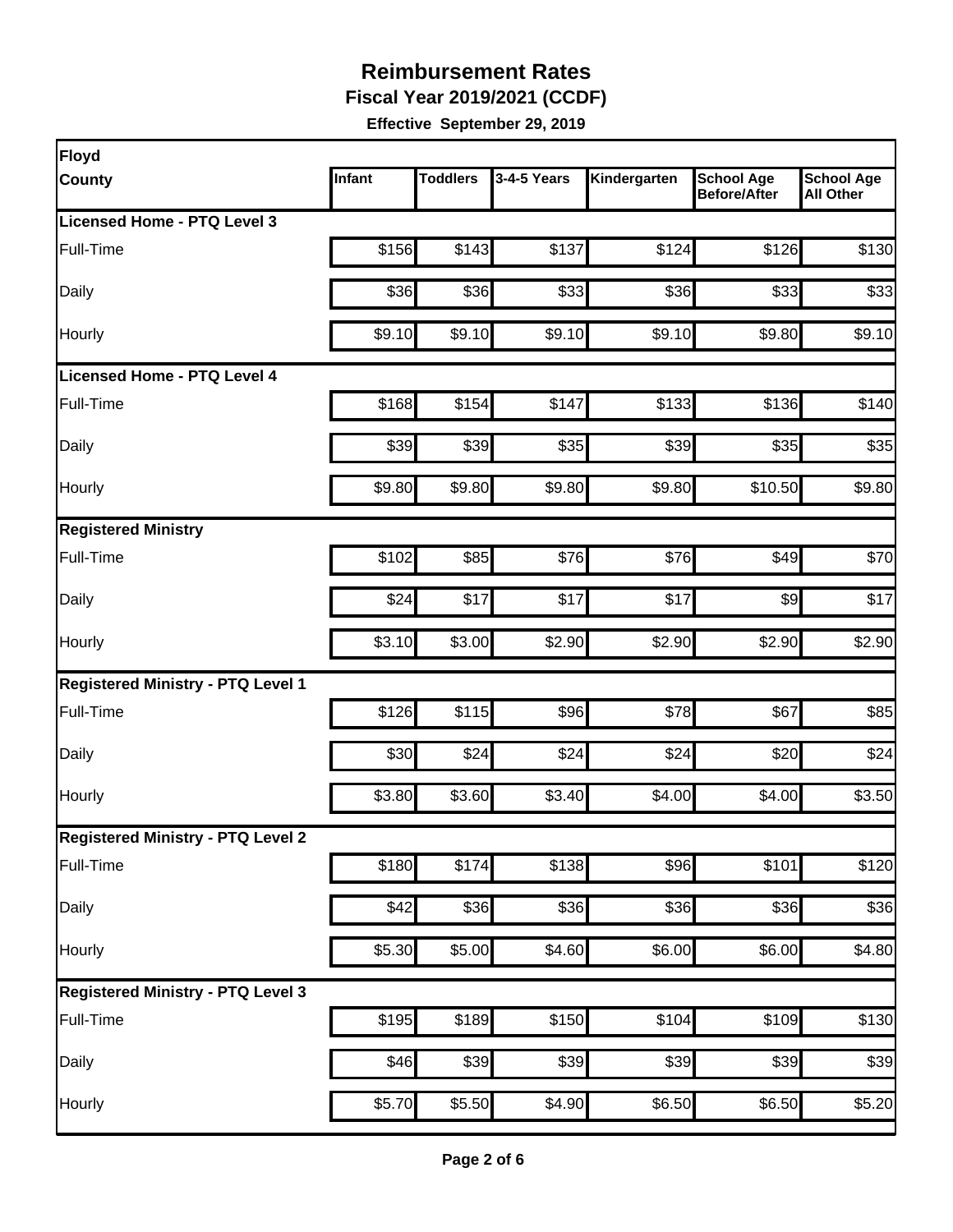**Fiscal Year 2019/2021 (CCDF)** 

| Floyd                                    |        |                 |             |              |                                          |                                       |  |  |  |
|------------------------------------------|--------|-----------------|-------------|--------------|------------------------------------------|---------------------------------------|--|--|--|
| <b>County</b>                            | Infant | <b>Toddlers</b> | 3-4-5 Years | Kindergarten | <b>School Age</b><br><b>Before/After</b> | <b>School Age</b><br><b>All Other</b> |  |  |  |
| <b>Registered Ministry - PTQ Level 4</b> |        |                 |             |              |                                          |                                       |  |  |  |
| Full-Time                                | \$210  | \$203           | \$161       | \$112        | \$118                                    | \$140                                 |  |  |  |
| Daily                                    | \$49   | \$42            | \$42        | \$42         | \$42                                     | \$42                                  |  |  |  |
| Hourly                                   | \$6.20 | \$5.90          | \$5.30      | \$7.00       | \$7.00                                   | \$5.60                                |  |  |  |
| <b>Exempt Center</b>                     |        |                 |             |              |                                          |                                       |  |  |  |
| Full-Time                                | \$102  | \$85            | \$76        | \$76         | \$49                                     | \$70                                  |  |  |  |
| Daily                                    | \$24   | \$17            | \$17        | \$17         | $\frac{1}{9}$                            | \$17                                  |  |  |  |
| Hourly                                   | \$3.10 | \$3.00          | \$2.90      | \$2.90       | \$2.90                                   | \$2.90                                |  |  |  |
| <b>Accredited Exempt Center</b>          |        |                 |             |              |                                          |                                       |  |  |  |
| Full-Time                                | \$143  | \$135           | \$119       | \$88         | \$90                                     | \$105                                 |  |  |  |
| Daily                                    | \$33   | \$33            | \$33        | \$33         | \$33                                     | \$33                                  |  |  |  |
| Hourly                                   | \$4.80 | \$4.60          | \$4.20      | \$5.50       | \$5.50                                   | \$4.40                                |  |  |  |
| <b>Exempt Home</b>                       |        |                 |             |              |                                          |                                       |  |  |  |
| Full-Time                                | \$95   | \$85            | \$73        | \$64         | \$49                                     | \$73                                  |  |  |  |
| Daily                                    | \$19   | \$18            | \$17        | \$11         | \$13                                     | \$17                                  |  |  |  |
| Hourly                                   | \$3.10 | \$3.10          | \$2.80      | \$2.80       | \$2.80                                   | \$2.80                                |  |  |  |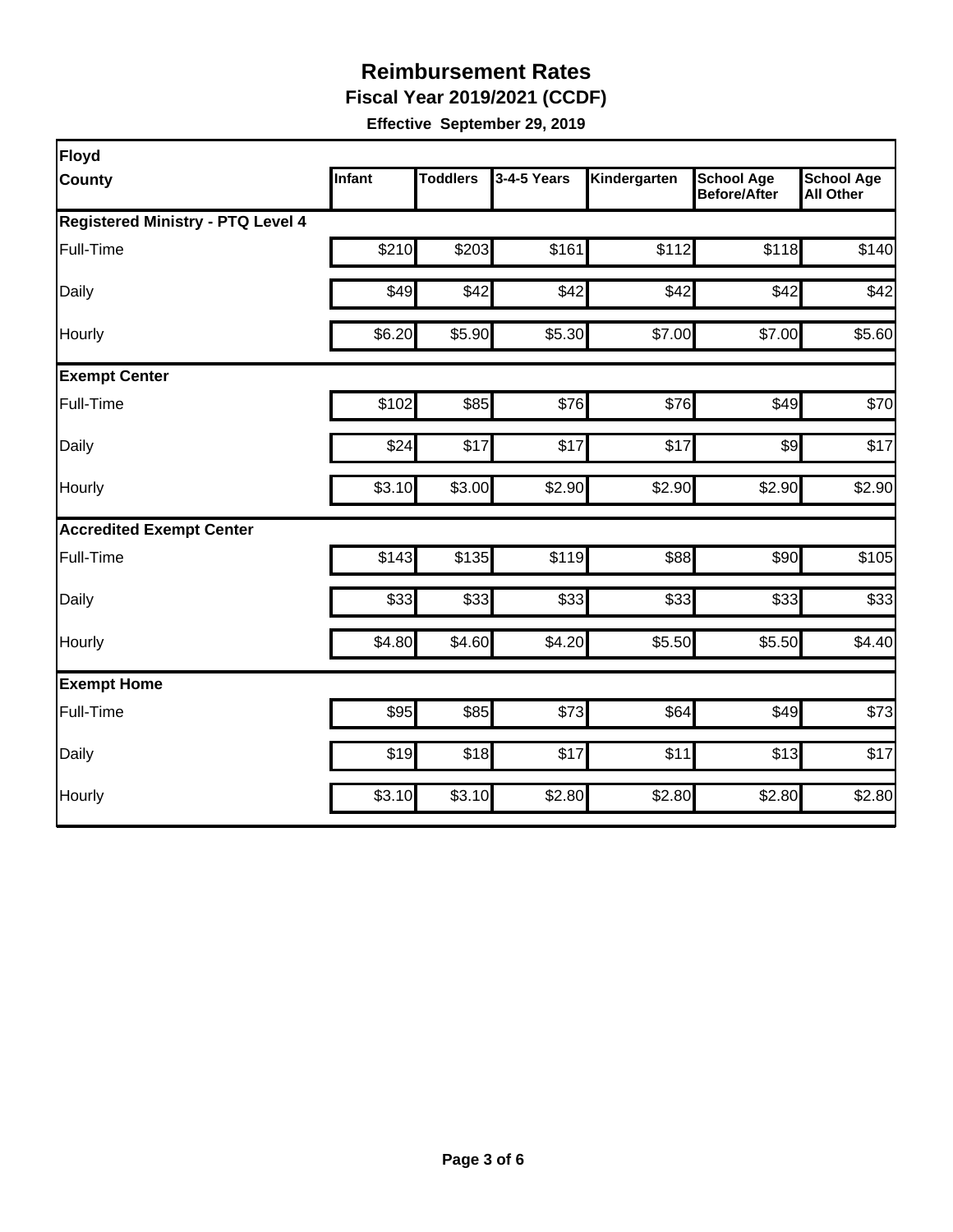#### **Reimbursement Rates School Year 2019/2021 (OMW Pre-K)**

| Floyd                         |        |                 |             |              |                                          |                         |
|-------------------------------|--------|-----------------|-------------|--------------|------------------------------------------|-------------------------|
| <b>County</b>                 | Infant | <b>Toddlers</b> | 3-4-5 Years | Kindergarten | <b>School Age</b><br><b>Before/After</b> | School Age<br>All Other |
| Licensed Center - PTQ Level 3 |        |                 |             |              |                                          |                         |
| Full-Time                     |        |                 | \$165.00    |              |                                          |                         |
| Daily                         |        |                 |             |              |                                          |                         |
| Hourly                        |        |                 |             |              |                                          |                         |
| Licensed Center - PTQ Level 4 |        |                 |             |              |                                          |                         |
| Full-Time                     |        |                 | \$177.10    |              |                                          |                         |
| Daily                         |        |                 |             |              |                                          |                         |
| Hourly                        |        |                 |             |              |                                          |                         |
| Licensed Home - PTQ Level 3   |        |                 |             |              |                                          |                         |
| Full-Time                     |        |                 | \$150.70    |              |                                          |                         |
| Daily                         |        |                 |             |              |                                          |                         |
| Hourly                        |        |                 |             |              |                                          |                         |
| Licensed Home - PTQ Level 4   |        |                 |             |              |                                          |                         |
| Full-Time                     |        |                 | \$161.70    |              |                                          |                         |
| Daily                         |        |                 |             |              |                                          |                         |
| Hourly                        |        |                 |             |              |                                          |                         |
| VCP Ministry - PTQ Level 0    |        |                 |             |              |                                          |                         |
| Full-Time                     |        |                 | \$83.60     |              |                                          |                         |
| Daily                         |        |                 |             |              |                                          |                         |
| Hourly                        |        |                 |             |              |                                          |                         |
| VCP Ministry - PTQ Level 3    |        |                 |             |              |                                          |                         |
| Full-Time                     |        |                 | \$165.00    |              |                                          |                         |
| Daily                         |        |                 |             |              |                                          |                         |
| Hourly                        |        |                 |             |              |                                          |                         |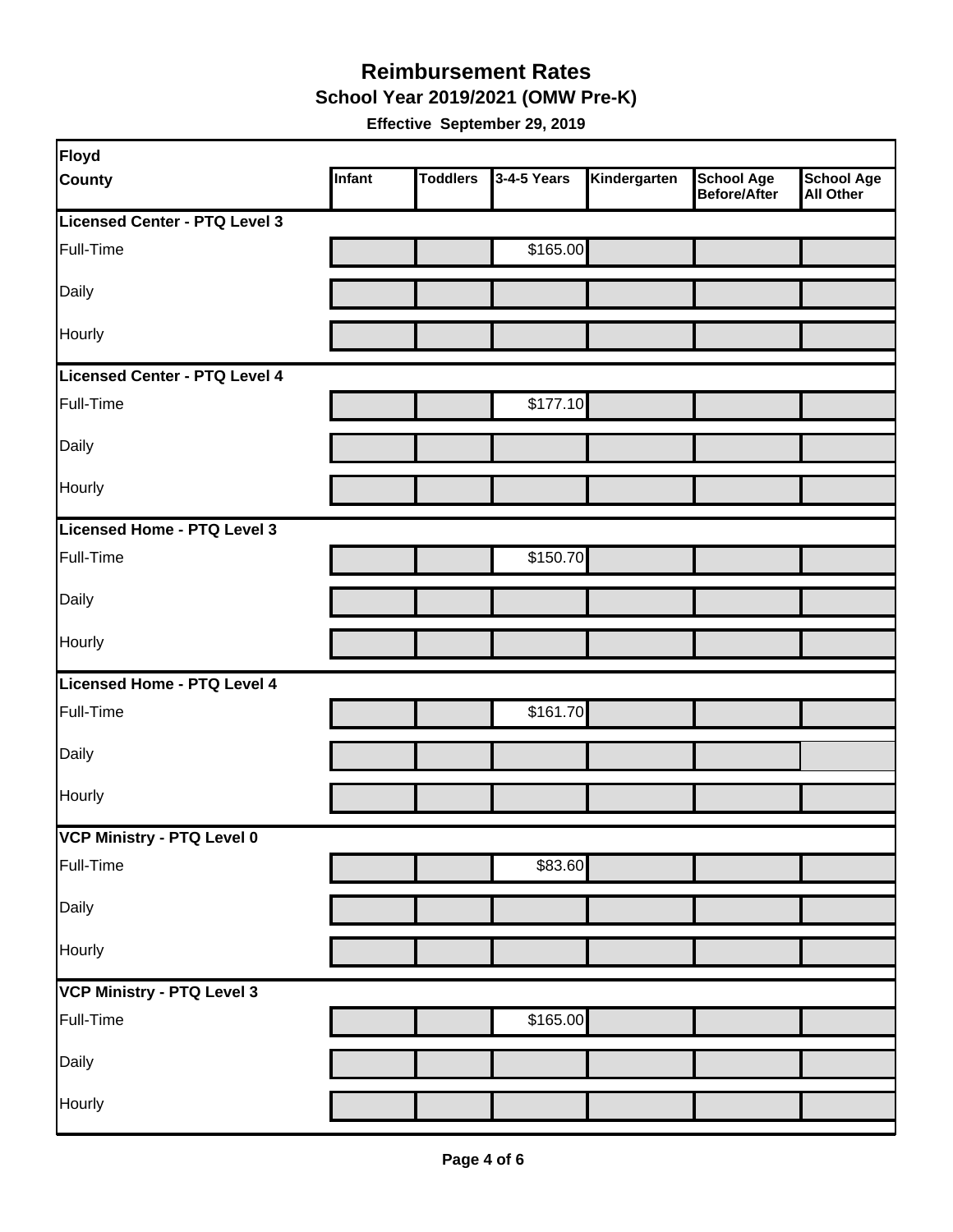**School Year 2019/2021 (OMW Pre-K)** 

| Floyd                                          |        |                 |             |              |                                          |                                       |  |  |  |
|------------------------------------------------|--------|-----------------|-------------|--------------|------------------------------------------|---------------------------------------|--|--|--|
| <b>County</b>                                  | Infant | <b>Toddlers</b> | 3-4-5 Years | Kindergarten | <b>School Age</b><br><b>Before/After</b> | <b>School Age</b><br><b>All Other</b> |  |  |  |
| <b>VCP Ministry - PTQ Level 4</b>              |        |                 |             |              |                                          |                                       |  |  |  |
| Full-Time                                      |        |                 | \$177.10    |              |                                          |                                       |  |  |  |
| Daily                                          |        |                 |             |              |                                          |                                       |  |  |  |
| Hourly                                         |        |                 |             |              |                                          |                                       |  |  |  |
| Private Accredited School - PTQ Level 0        |        |                 |             |              |                                          |                                       |  |  |  |
| Full-Time                                      |        |                 | \$126.50    |              |                                          |                                       |  |  |  |
| Daily                                          |        |                 |             |              |                                          |                                       |  |  |  |
| Hourly                                         |        |                 |             |              |                                          |                                       |  |  |  |
| Private Accredited School - PTQ Level 1        |        |                 |             |              |                                          |                                       |  |  |  |
| Full-Time                                      |        |                 | \$126.50    |              |                                          |                                       |  |  |  |
| Daily                                          |        |                 |             |              |                                          |                                       |  |  |  |
| Hourly                                         |        |                 |             |              |                                          |                                       |  |  |  |
| <b>Private Accredited School - PTQ Level 2</b> |        |                 |             |              |                                          |                                       |  |  |  |
| Full-Time                                      |        |                 | \$151.80    |              |                                          |                                       |  |  |  |
| Daily                                          |        |                 |             |              |                                          |                                       |  |  |  |
| Hourly                                         |        |                 |             |              |                                          |                                       |  |  |  |
| Private Accredited School - PTQ Level 3        |        |                 |             |              |                                          |                                       |  |  |  |
| Full-Time                                      |        |                 | \$165.00    |              |                                          |                                       |  |  |  |
| Daily                                          |        |                 |             |              |                                          |                                       |  |  |  |
| Hourly                                         |        |                 |             |              |                                          |                                       |  |  |  |
| Private Accredited School - PTQ Level 4        |        |                 |             |              |                                          |                                       |  |  |  |
| Full-Time                                      |        |                 | \$177.10    |              |                                          |                                       |  |  |  |
| Daily                                          |        |                 |             |              |                                          |                                       |  |  |  |
| Hourly                                         |        |                 |             |              |                                          |                                       |  |  |  |